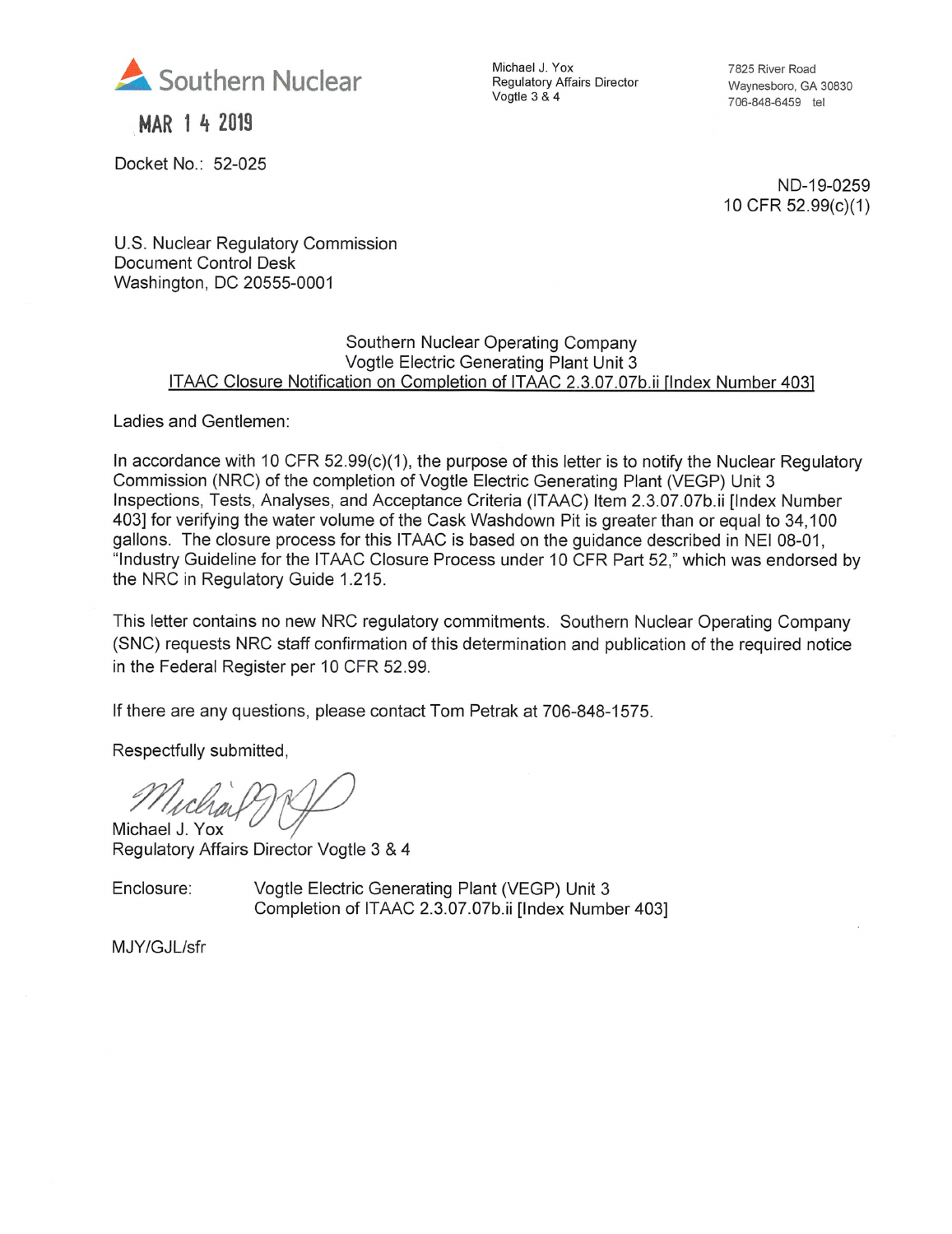U.S. Nuclear Regulatory Commission ND-19-0259 Page 2 of 3

To:

Southern Nuclear Operating Company/ Georgia Power Company Mr. D. A. Bost (w/o enclosures) M . D. L. McKinney (w/o enclosures) M . M. D. Meier (w/o enclosures) M . D. H. Jones (w/o enclosures) Mr. J. B. Klecha Mr. G. Chic<mark>k</mark> Mr. M. J. Y<mark>ox</mark> Mr. A. S. Parton Ms. K. A. Roberts Mr. T. G. Petrak Mr. W. A. Sparkman Mr. C. T. Defnall Mr. C. E. Morrow Mr. J. L. Hughes Ms. K. M. Stacy Ms. A. C. Chamberlain Mr. J. C. Haswell Document Services RTYPE: VND.LI.L06 File AR.01.02.06

#### cc:

#### **Nuclear Regulatory Commission**

Mr. W. Jones (w/o enclosures) Mr. F. D. Brown Ms. J. M. Heisserer Mr. C. P. Patel Mr. G. J. Khouri Ms. S. E. Temple Mr. N. D. Karlovich Mr. A. Lerch Mr. C. J. Even Mr. B. J. Kemker Ms. N. C. Coovert Mr. C. Welch Mr. I. Cozens Mr. J. Gaslevic Mr. V. Hall

# **Oglethorpe Power Corporation**

Mr. R. B. Brinkman Mr. E. Rasmussen

# Municipal Electric Authority of Georgia

Mr. J. E. Fuller Mr. S. M. Jackson

#### Dalton Utilities

Mr. T. Bundros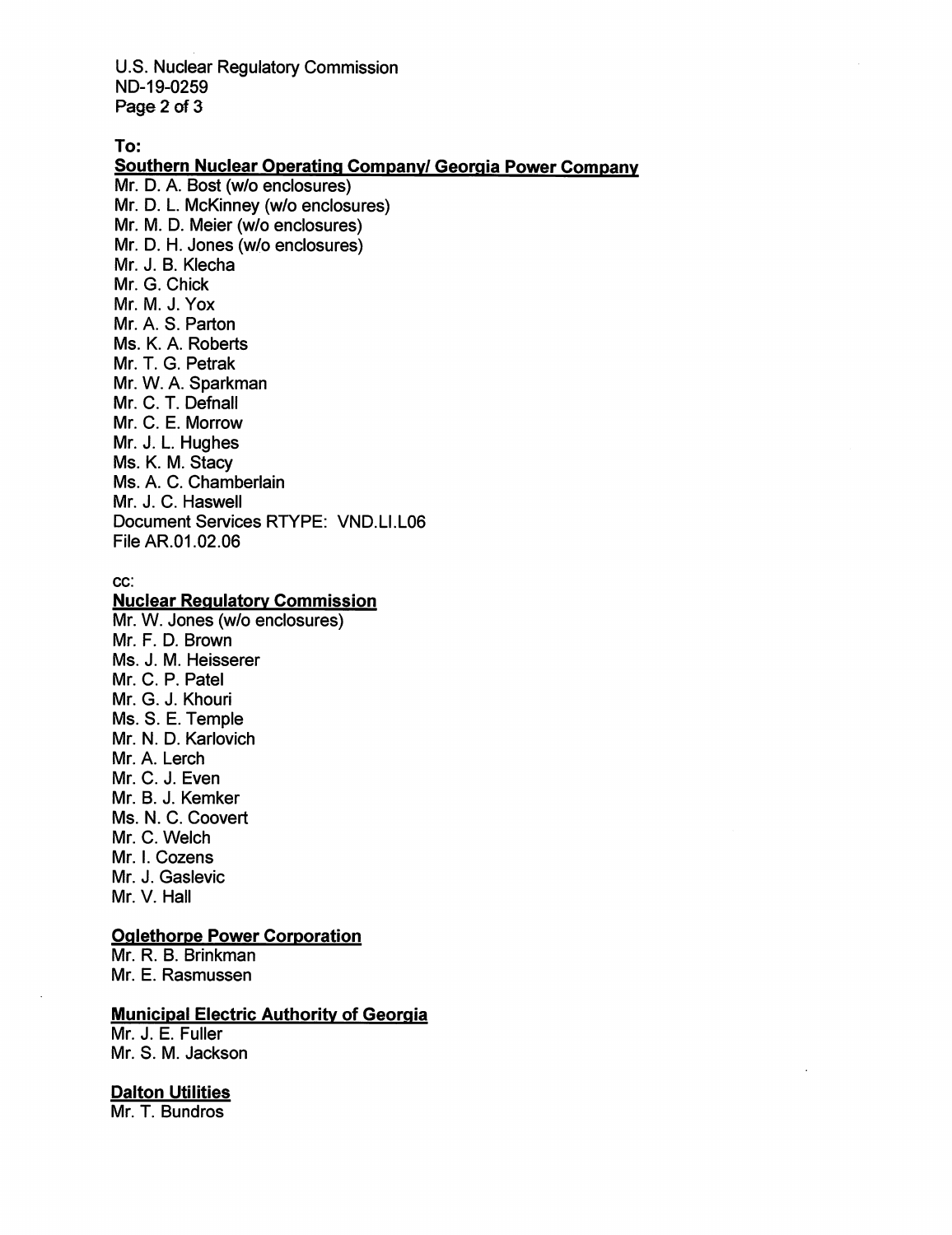U.S. Nuclear Regulatory Commission ND-19-0259 Page 3 of 3

# Westinghouse Electric Company, LLC

Dr. L. Oriani (w/o enclosures) Mr. D. C. Durham (w/o enclosures) Mr. M. M. Corletti Ms. L. G. Iller Ms. J. Monahan Mr. J. L. Coward

# **Other**

Mr. J. E. Hesler, Bechtel Power Corporation Ms. L. Matis, Tetra Tech NUS, Inc. Dr. W. R. Jacobs, Jr., Ph.D., GDS Associates, Inc. Mr. S. Roetger, Georgia Public Service Commission Ms. 8. W. Kernizan, Georgia Public Service Commission Mr. K. C. Greene, Troutman Sanders Mr. 8. Blanton, Baich Bingham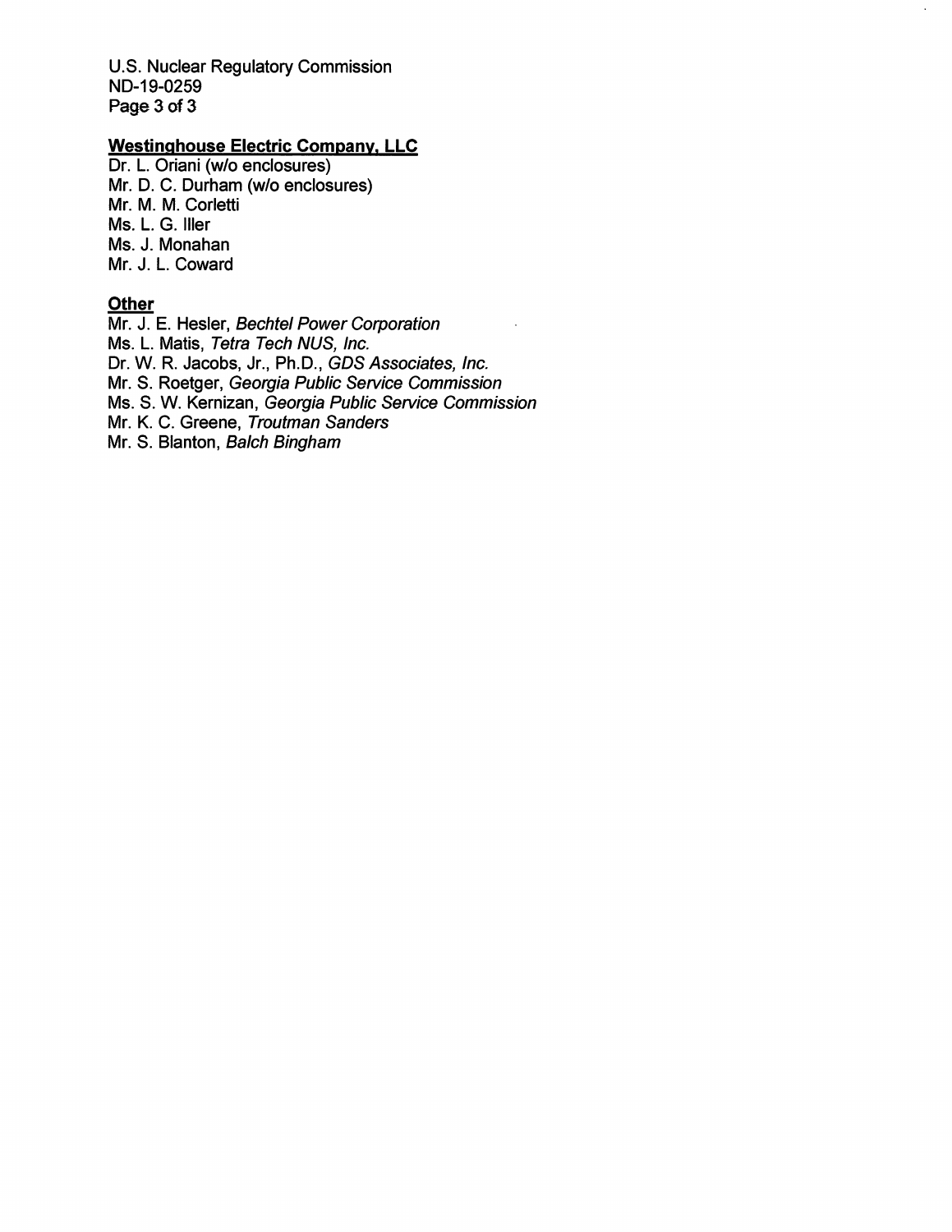U.S. Nuclear Regulatory Commission ND-19-0259 Enclosure Page 1 of 3

# Southern Nuclear Operating Company ND-19-0259 Enclosure

Vogtle Electric Generating Plant (VEGP) Unit 3 Completion of ITAAC 2.3.07.07b.ii [Index Number 403]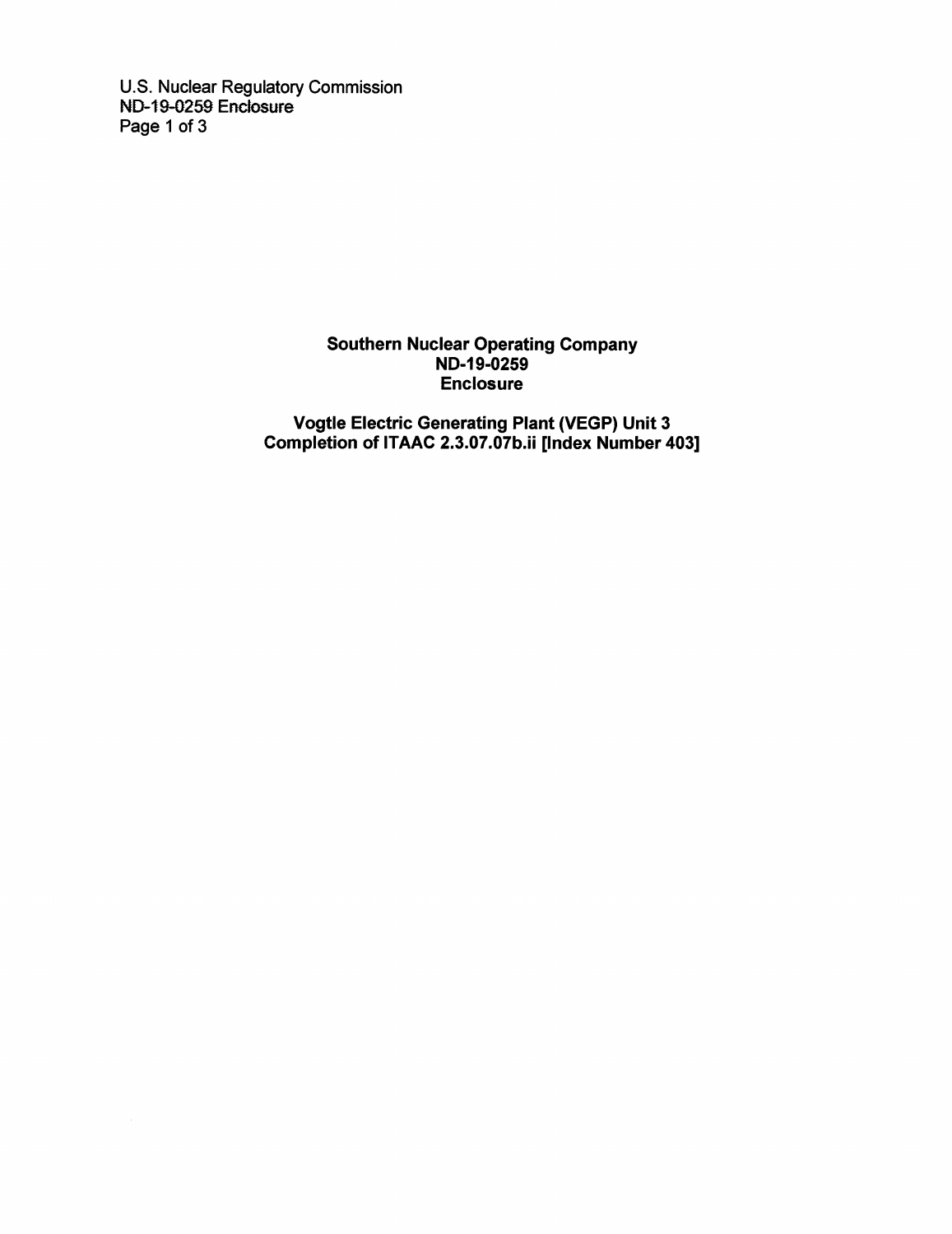U.S. Nuclear Regulatory Commission ND-19-0259 Enclosure Page 2 of 3

# ITAAC Statement

# Design Commitment

7.b) The SFS provides spent fuel cooling for 7 days by boiling the spent fuel pool water and makeup water from on-site storage tanks.

# **Inspections, Tests, Analysis**

ii) Inspection will be performed to verify the cask washdown pit includes sufficient volume of water.

# Acceptance Criteria

ii) The water volume of the cask washdown pit from the cask washdown pit floor to 13.75 feet above the cask washdown pit floor is greater than or equal to 34,100 gallons.

# ITAAC Determination Basis

Multiple ITAAC are performed to demonstrate that the Spent Fuel Pool Cooling System (SFS) provides spent fuel cooling for 7 days by boiling the spent fuel pool water and makeup water from on-site storage tanks. This ITAAC performs an inspection to verify the water volume of the Cask Washdown Pit (CWP) from the CWP floor to 13.75 feet above the CWP floor is greater than or equal to 34,100 gallons.

An inspection was performed of the as-built CWP to confirm the internal volume from the floor to 13.75 feet above the floor. Measurements were taken of the as-built dimensions of the rectangular CWP internal length and width from the CWP floor to 13.75 feet above the CWP floor and results were used to calculate the internal volume. Measurements were taken using survey equipment in accordance with the site survey and measurement procedure (Reference 1). Inspections were also performed to determine the water displacement volume associated with the personnel access ladder located in the CWP. The water displacement volume of the ladder was subtracted from CWP internal volume to obtain the net water volume.

The results were documented in the Unit 3 Principle Closure Document (Reference 2) which show the water volume of the CWP from the floor of the CWP to 13.75 feet above the floor of the CWP is 34,103 gallons and meets the ITAAC acceptance criteria.

Reference 2 is available for NRC inspection as part of the Unit 3 ITAAC completion package (Reference 3).

# ITAAC Finding Review

In accordance with plant procedures for ITAAC completion. Southern Nuclear Operating Company (SNC) performed a review of all ITAAC findings pertaining to the subject ITAAC and associated corrective actions. This review found that there are no relevant ITAAC findings associated with this ITAAC. The ITAAC completion review is documented in the ITAAC Completion Package for ITAAC 2.3.07.07b.ii (Reference 3) and is available for NRC review.